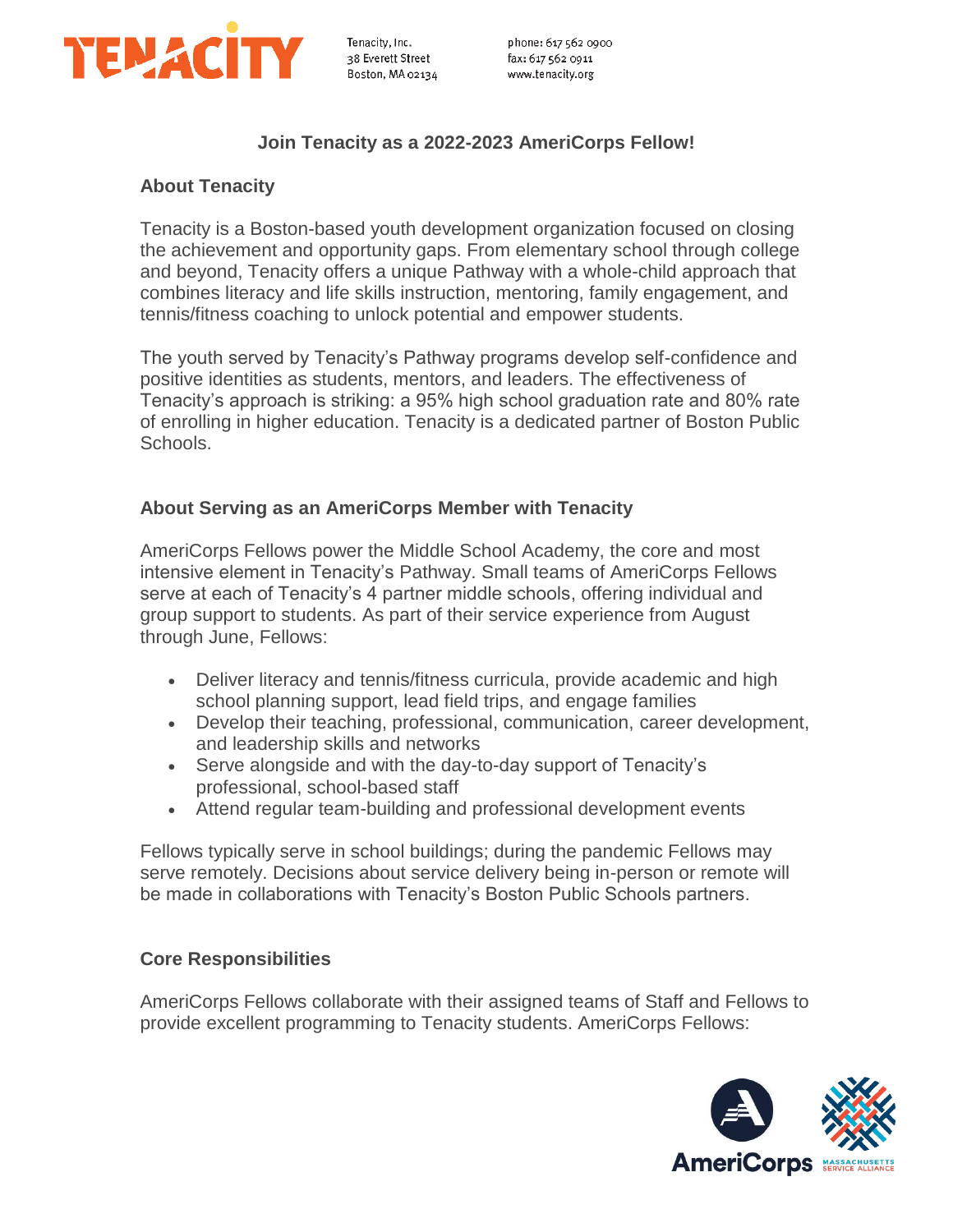

Tenacity, Inc. 38 Everett Street Boston, MA 02134

- Deliver curricula for literacy, high school selection, tennis/fitness, and tutoring
- Collaborate with school-based teams, attending Tenacity meetings and school meetings for planning and student support
- Develop lesson plans for literacy and tennis/fitness activities
- Support students in developing critical social, emotional, and life skills, through individual and small group support
- Design and lead two electives (topics are determined based on each Fellow's interests and experiences)
- Provide student academic support through "pushing in" to classes if requested by teachers and/or school principals
- Engage families through scheduled visits and workshops, as well as asneeded outreach
- Each Fellow serves in a "specialty role" such as Family Engagement Fellow, Academic Fellow, and Tennis Fellow. Fellows take a larger leadership role for their assign specialty role – for example Academic Fellows take a leadership role in literacy planning, Tennis Fellows with fitness planning, and Family Engagement Fellows with family events and outreach materials. Fellows provide input to Site Directors in determining specialty roles.

AmeriCorps Fellows also engage actively in their own learning and as members of the broader Tenacity team. Fellows:

- Engage fully in trainings, which include a two to three week orientation at the start of service and regular trainings throughout the year; training focuses on Tenacity's model, teaching and coaching skills, inclusive family engagement, as well as leadership and career development and more
- Learn and collaborate through regular meetings with school-based Tenacity Staff and AmeriCorps program staff
- Attend Tenacity-wide team meetings
- Participate in three performance evaluations

Throughout their service, AmeriCorps Fellows represent Tenacity and AmeriCorps, support school partnership, and drive positive student outcomes in alignment with policies and professional expectations.

## **Additional Responsibilities**

In addition, Fellows also:

- Plan and lead field trips and high school visits
- Prepare newsletters for family outreach
- Lead small group book clubs and other specialized program activities

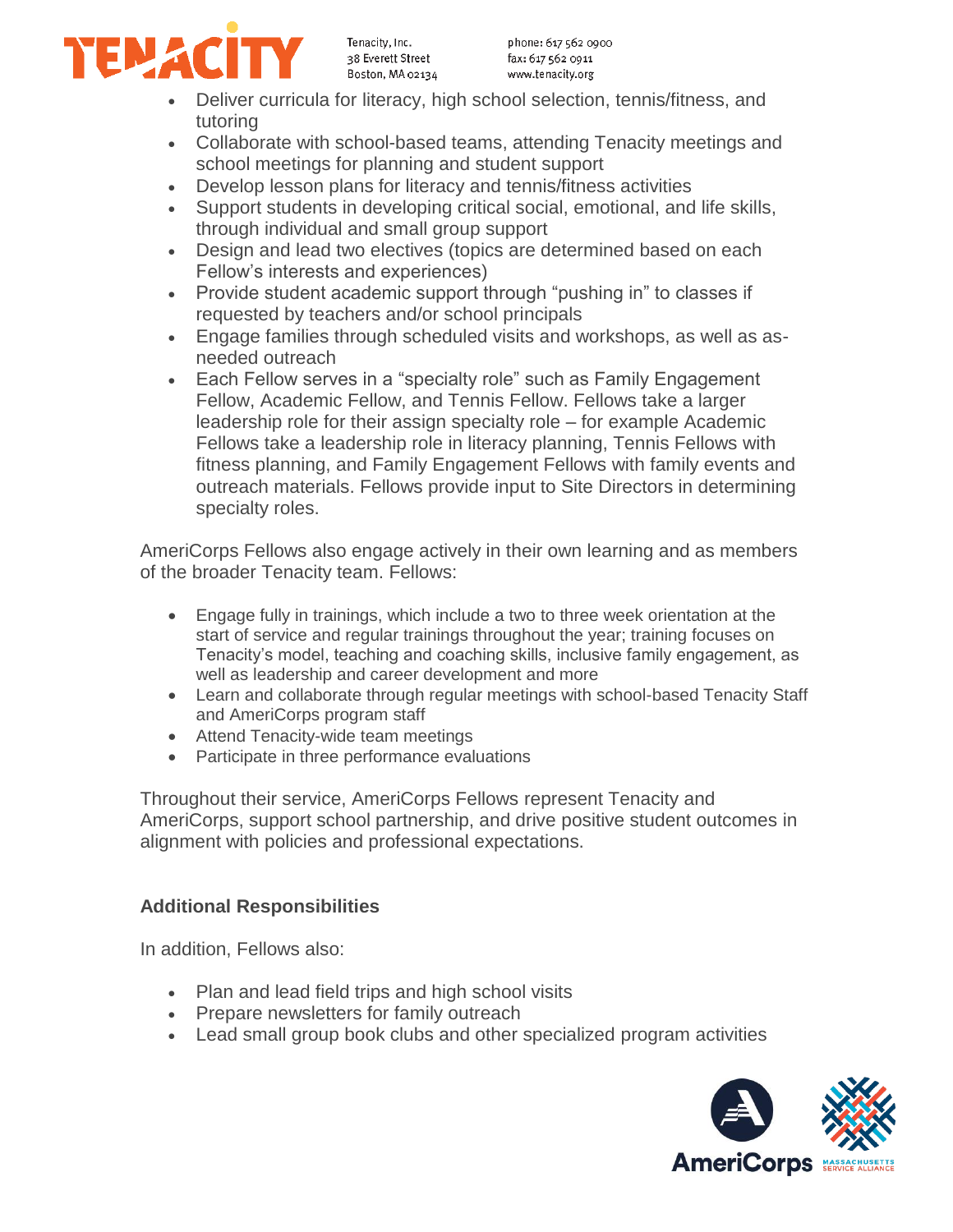

Tenacity, Inc. 38 Everett Street Boston, MA 02134

- Administer surveys or other tools for data collection on student performance
- Assist in student recruitment
- Complete administrative needs such as timesheets and email management in a professional and timely manner
- Contribute to the planning of (and attend) mid-year and end-of-year ceremonies celebrating student achievements
- Serve as a bus chaperone and support other programmatic logistics

# **Life as a Tenacity AmeriCorps Fellow**

AmeriCorps Fellows serve:

- Full-time, Mondays through Fridays, from mid-August through the end of June
- During hours determined by site placement some Tenacity programs operate during school hours and some during a later shift that provides after-school hours programming
- On selected days (with advanced notice), attending training and teambuilding at the Tenacity office or other locations
- From time to time, on evenings and weekends (with advanced notice)
- In community projects on service days, alongside other AmeriCorps Fellows
- As a member of Greater Boston's strong AmeriCorps community

# **Who Should Serve**

Tenacity is looking for AmeriCorps Fellows who:

- Are excited about working with youth in schools
- Believe that academics and fitness can support one another
- Want to build skills, learn new things, and challenge themselves

AmeriCorps Fellows do not need to have prior tennis experience.

# **Benefits to Fellows**

AmeriCorps Fellows receive, as a result of completing their service term:

- \$20,000 living stipend over the course of the program year, in bi-weekly installments
- An AmeriCorps education award of \$6,345 upon successful completion of all requirements (pending eligibility)